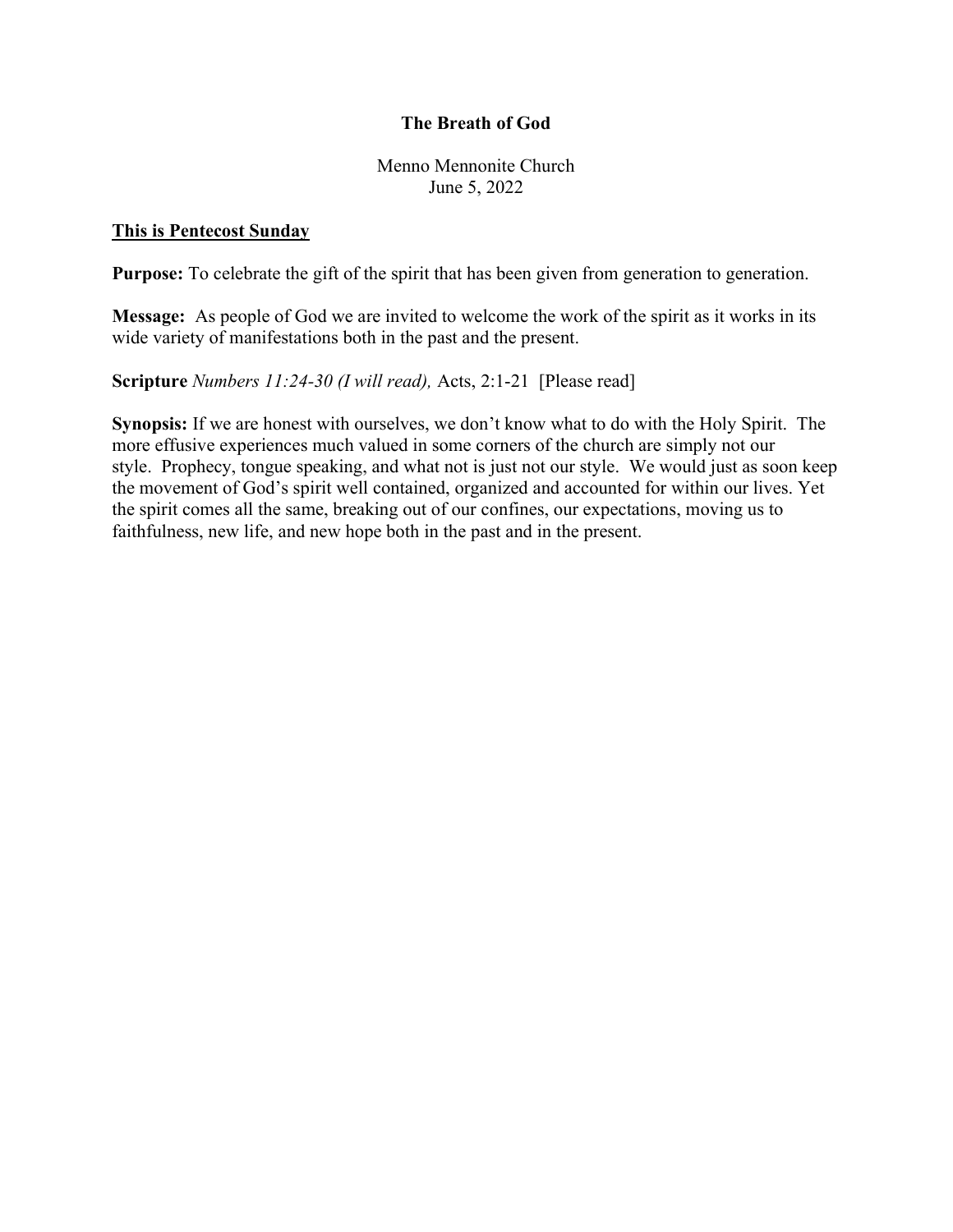## Numbers 11:24-31

<sup>24</sup> So Moses went out and told the people the words of the LORD ; and he gathered seventy elders of the people, and placed them all around the tent.

<sup>25</sup> Then the LORD came down in the cloud and spoke to him, and took some of the spirit that was on him and put it on the seventy elders; and when the spirit rested upon them, they prophesied.

But they did not do so again.

<sup>26</sup> Two men remained in the camp, one named Eldad, and the other named Medad, and the spirit rested on them; they were among those registered, but they had not gone out to the tent, and so they prophesied in the camp.

<sup>27</sup> And a young man ran and told Moses, "Eldad and Medad are prophesying in the camp."

 $28$  And Joshua son of Nun, the assistant of Moses, one of his chosen men, said, "My lord Moses, stop them!"

<sup>29</sup> But Moses said to him, "Are you jealous for my sake? Would that all the LORD's people were prophets, and that the LORD would put his spirit on them!"

<sup>30</sup> And Moses and the elders of Israel returned to the camp.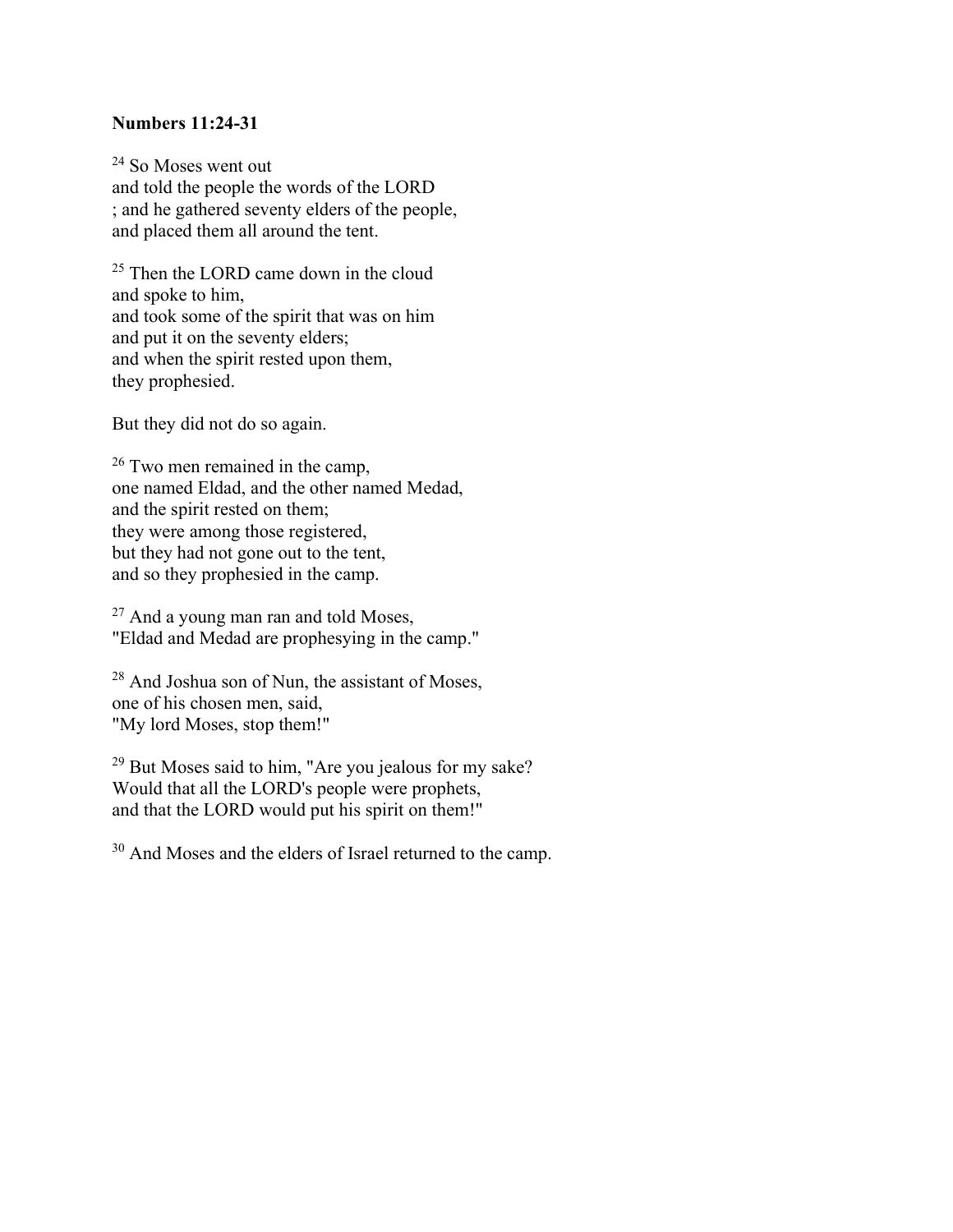Among the many things we are given in our schooling to prepare us for a bright future, I am guessing that there are a few things that we might leave by the way side. The Pythagorean theorem with the squares of the sides of a triangle equaling the square of the hypotonus comes in handy now and again in carpentry and quilting, if you want to be very precise. It is often helpful to remember the I before E rhyme to help out with spelling. But I am guessing that, for the most part, the volume of our scholastic memory labeled "Poetic devices" remains placed well on the shelf gathering dust. Not because it is unimportant or uninteresting—I would never say that. I did at one point study language arts with a thought toward teaching, after all. But even the most ardent member of the Modern Language Association must admit that the aesthetic mechanisms don't come up too often in the day-to-day. It might be helpful to remember that there is a reason why the word splat is just so very satisfying to say, and that reason is onomatopoeia—the word sounds like what it describes—but otherwise not very practical. And were I to write the rest of this sermon in Iambic Pentameter, it might be time for me to take some time off for a rest. I didn't—you don't need to count syllables.

 But there are some places where these skills geared at describing well and artfully the indescribable does have a role in our lives and in our world. It is right here: in our Spiritual lives. Especially on days like today—Pentecost—and we take on the  $3<sup>rd</sup>$  person of the trinity, and try to wrap our heads around the Holy Spirit. As if describing well the creator of the universe—YHWH maker of heaven and of Earth, or speaking about the demands and implications of the image of God in Christ is tricky enough. When we come to something as wild and subjective as the Holy Spirit take a whole other level of language and imagination. It takes the work that has a whole lot more to do with the poetic—the similes and metaphors that stretch to acquire language to describe the indescribable than it does the workings of the academic proofs that would nail something down with unassailable logic.

 It can be especially challenging for us of the mainline traditions. This is not, really, our day. We are not always quite sure what to do with the Spirit, let alone how to celebrate it well. we have strong metaphors; wind, fire, breath of God, dove, the still small voice—the images that we bring to begin the conversation of trying to describe the presence of the holy in our lives. We hesitate to embrace the concrete experiences of the spirit where expression and exaltation are the primary indicators of the presence of God in our midst. We struggle to find the metaphors to wrap our heads around a manifestation of God so closely personal yet so immensely powerful,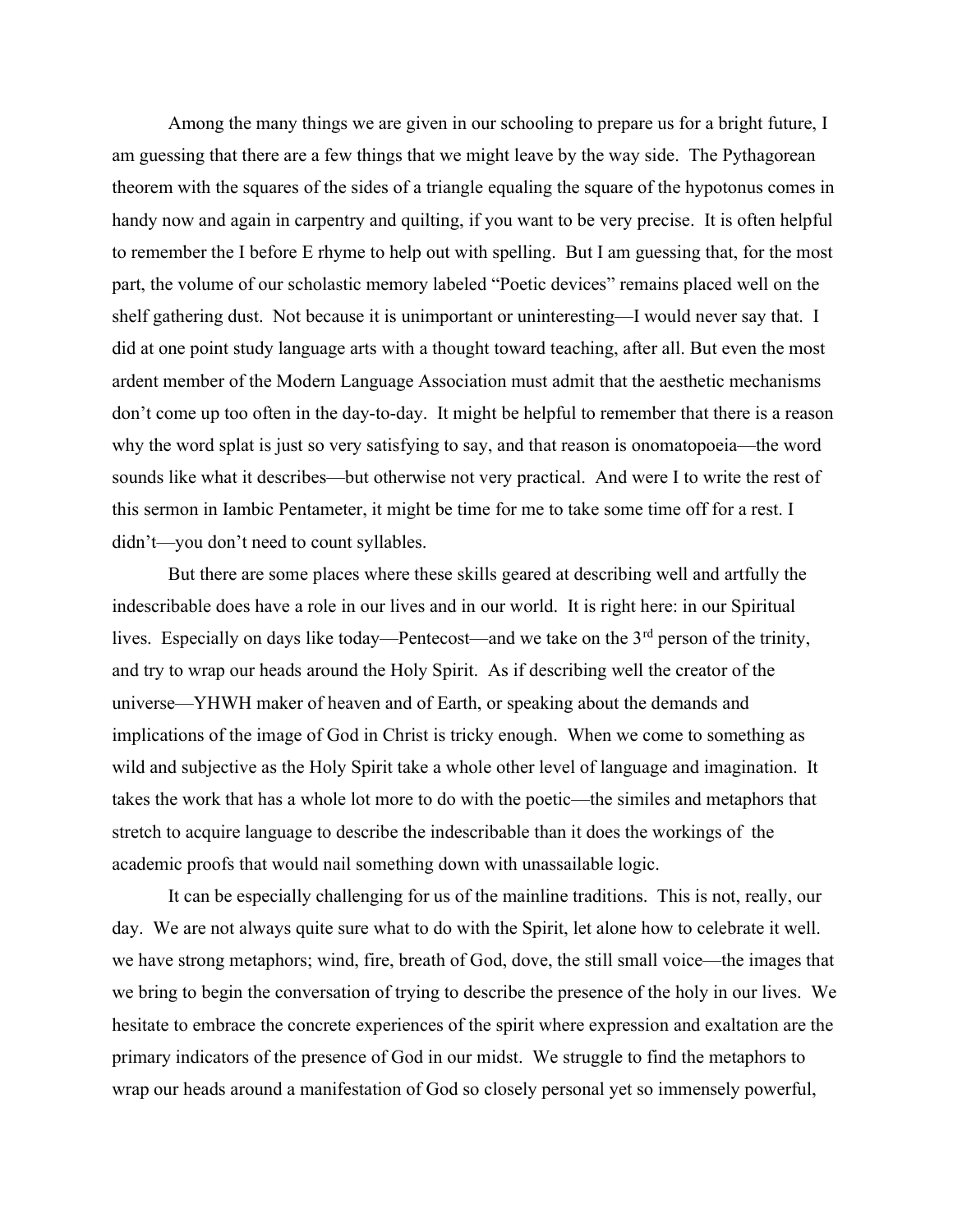hesitate to name the movement of the spirit in our lives and our midst sometimes for lack of knowing how to speak to it, let alone how to recognize it. The spirit is something that defies our similes, shatters our metaphors, and, often, connects to an experience of God that is often one that we don't entirely know what to do with. One wonders what would happen if the Holy Spirit would strongly take us at our word and come with a power that we do not often expect, that we don't always know how to handle, that we don't entirely know how to seek, let alone express. We end up a whole lot like the well-meaning elders of our text, hurrying to keep a cap on things let the Spirit get out of control then those ready to hear the moving of the winds and stand amazed.

 I chose this Old Testament Pentecost this morning for a couple of reasons. First is to break the mythology that we so easily build that the Spirit of God is a manifestation of God limited to the Christian Church alone. Yes, Christianity has spent the most theological time and effort to explain and embody the Spirit, but where the creator is, so too will the working of the Spirit, no matter what the epoch or the name attached. Secondly, it just sounds like us doesn't it? We are entering with Luke and Anna the dawning realization of the power of the dodge. The light has gone on that can blame someone else for what has happened—anyone else, including the uncomprehending dogs—then there are points to be scored. However, when you turn up with your face marked over with green marker, right down to your earlobes and it is your sister you choose to throw under the bus, it is not going to work. There might have been a marker in her hands, but you held very still to make sure it all went alright, so you were onboard with this one. There is something fundamentally human about this. From the very beginning we were quick to lay blame (She gave me the apple) and careful to find fault (he cheated me out of my inheritance). Especially where God is involved, so too is our inclination to jealousy and condensation. Jealousy at times where we might wish for a more fluid understanding of the Spirit. Condensation when we know OUR way of knowing and encountering the Spirit and look down at those who do not understand or appreciate the working of the Spirit the same way we are. Yet God, like Moses in this story seems profoundly disinterested in credentialing and certifying the WAY we know the Spirit, hoping instead that we find a way, anyway, for the people of God to receive and be filled, hopefully without fighting about it for the trouble.

 Because Spirit is hard. It is near at hand, yet also out of control, doing its work despite our inability to articulate it or anticipate its results. Almost like the Lone Ranger, we are left to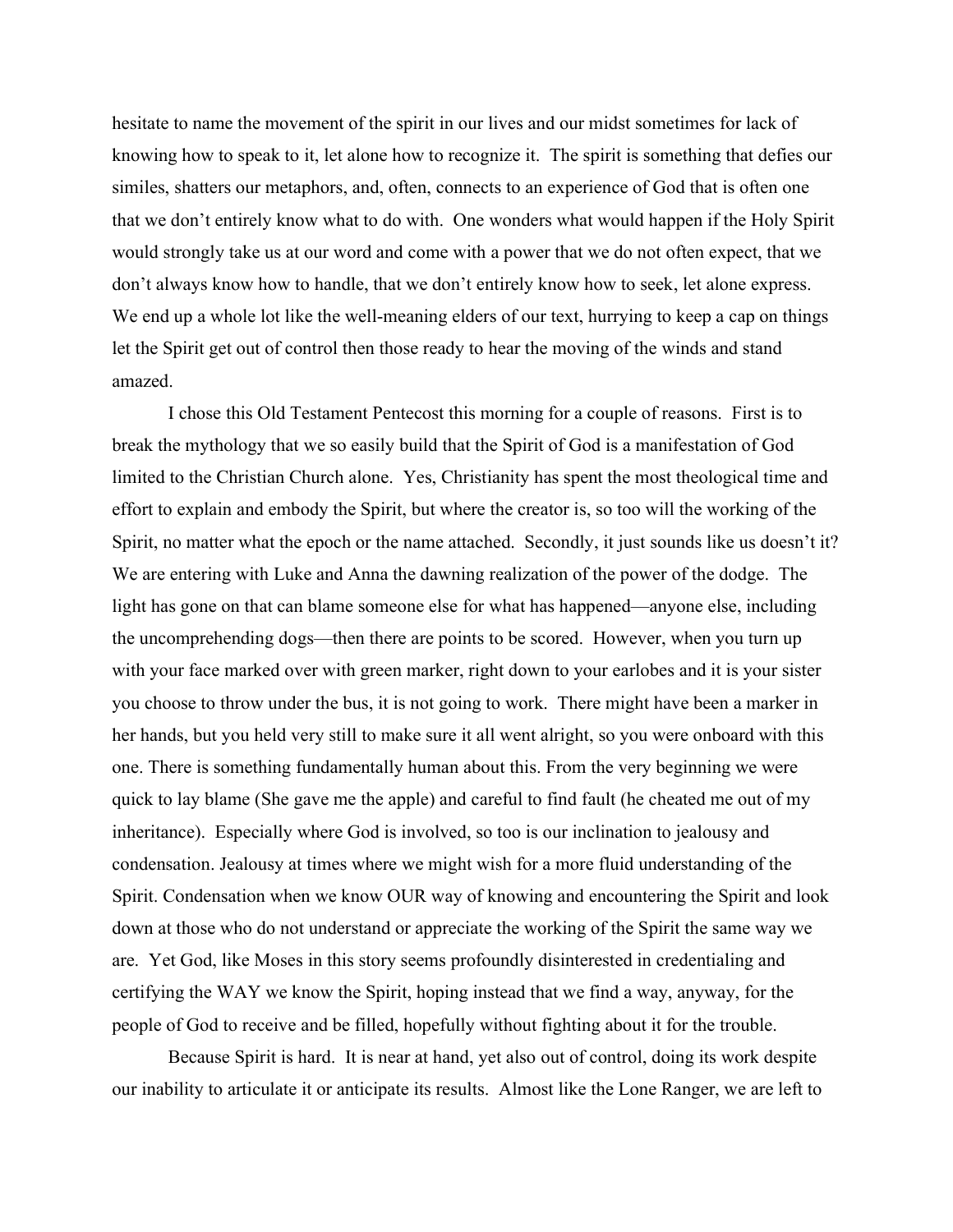ask what was that unifying spirit, that consoling presence, that empowering conviction of the soul masked by our inarticulate language of the Spirit. We struggle with celebrations of the spirit as we struggle to articulate this most inarticulatable experience of God with us. Sometimes we wonder whether absent the large manifestations that are so readily labeled spirit filled and spirit life whether perhaps we might be missing the boat, or just don't get it entirely. Sometimes, we would just as soon do without this most mysterious manifestation of God's presence with God's people, and to stick with the more reliable expressions that we know and love, that we are comfortable with, and that we know best how to express and control.

 I think we do well to expand our vocabulary of the Spirit because the Spirit is so much more active and present than just the things that get branded as such. Here, even the original language of the moving of the Spirit of God helps us. Within the original Greek and Hebrew the working and presence of the Spirit is not tied up in a tortured and contrived metaphor of the unknowable or the unattainable. Instead the whole language is founded on the utterly human and organic reality of life itself. The Hebrew renders the Spirit of God as the Ruhua Eloheim—the breath of God. The Greek speaks repeatedly through the Pentecostal accounts to the Pnema h' Theu; again the breath of God. So the working of the Spirit and the infilling of God into life is spoken of as the very thing that enables life in the first place and is present from the formation of creation to the breathing of the Spirit out onto the disciples in the revelation of the Spirit.

 I love this because it is so immediate and knowable, yet something, like breath, that we may not even consider in the day to day. Much like the Spirit. The breath of God works for each of us because it is so much part of the ordinary, the near and the essential. Of course the Spirit can move with wind, fire and dove, but for most of us that has not been our immediate experience. It is the breath of God that works within us each day, sustaining us, being real with us, moving within our spirit, within our souls, to be about the creating and creative work of God and the coming of God's Kingdom. When we want to center into ourselves, we often call attention to our breathing to the slow intake of oxygen and the exhalation that follows. It takes effort to do this, to cue into the nearness of this activity, to become aware of what our body is doing.

Likewise, we miss the Spirit when we are not building our consciousness of it. Yet we know how to breath, and we can, when we take the time, to know the miracle of each breath we